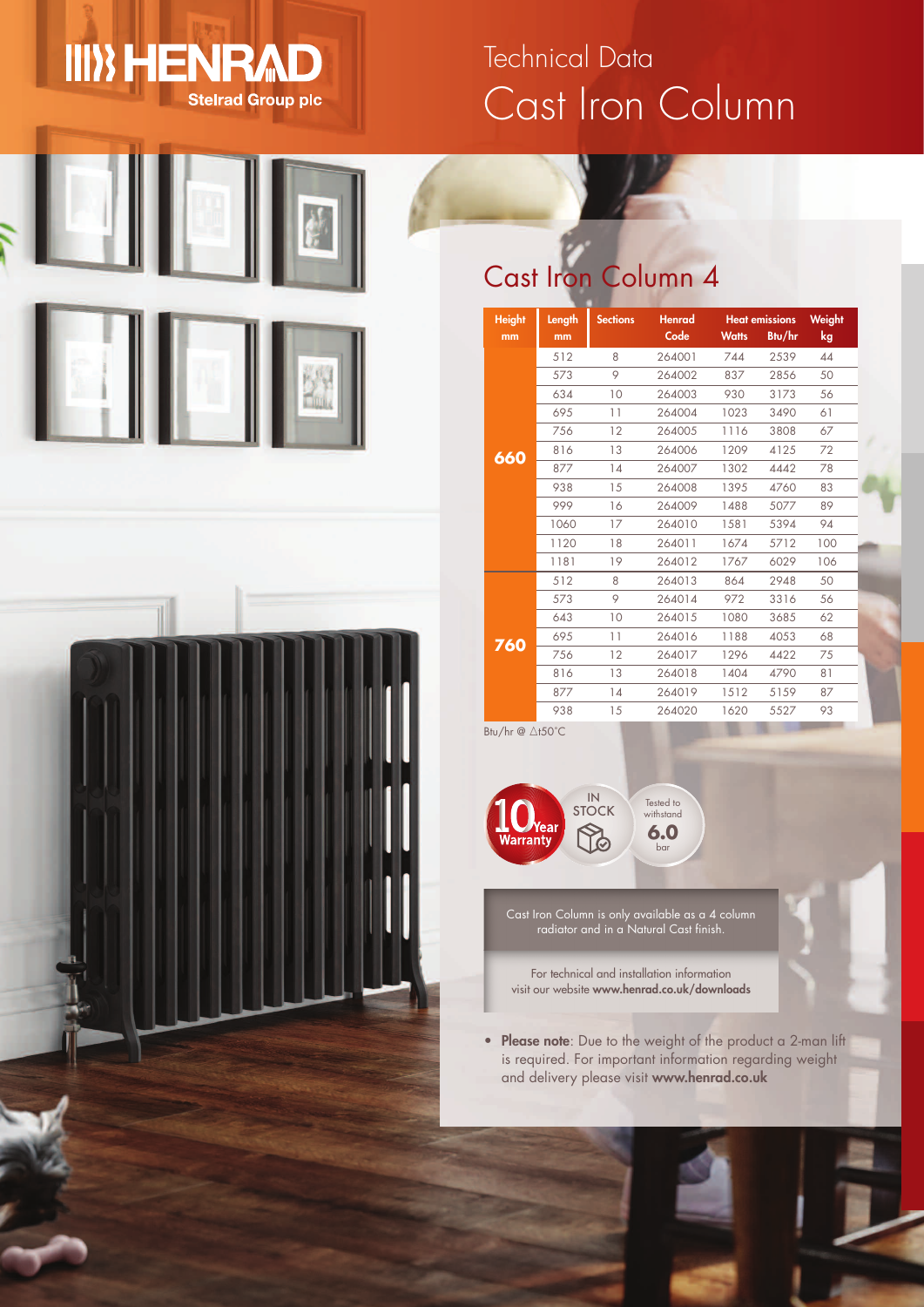

# Cast Iron Column **Technical Data**

## Delivery information

The delivery driver is only able to stop at the closest point on the road at the nearest accessible external hard standing, i.e. pavement.

Due to health and safety legislation the driver is prohibited from lifting any heavy goods (25kg = max. single person lift). They are not insured to enter the property. It is your responsibility to organise the manpower thereafter to be available to move your radiators to a suitable and dry storage area.

Cast Iron Column radiators are delivered individually wrapped with each individual radiator layer separated with a thick card then secured flat onto the pallet(s).

Cast Iron Column radiators have up to a 14 day lead time.

## Cast Iron Column

#### **Wall Mounting Information**

All dimensions in mm.



**Accessories - Optional Valves** Available from stock



| .      | <b>DOSCIPTION</b>         |  |  |  |  |
|--------|---------------------------|--|--|--|--|
| 263060 | <b>Antique Brass TRV</b>  |  |  |  |  |
| 263061 | <b>Brushed Nickel TRV</b> |  |  |  |  |

The thermostatic radiator valve comes with an in-built temperature sensor which maintains the room at the temperature you have selected.

#### **ALL EN442 INFORMATION IS AVAILABLE ON REQUEST.**

#### **Pressure Drops**

Cast Iron Column range Maximum Operating Pressure = 6 bar (max. test pressure  $= 7.8$  bar).

#### **'Hardware Pack'**

**includes** Wall tie(s) provided (no screws). Brass bleed valve and Natural Cast paint pot included as standard.





Henrad (UK) Limited, Marriott Road, Mexborough, South Yorkshire S64 8BN. Telephone: 0800 876 6813

### www.henrad.co.uk